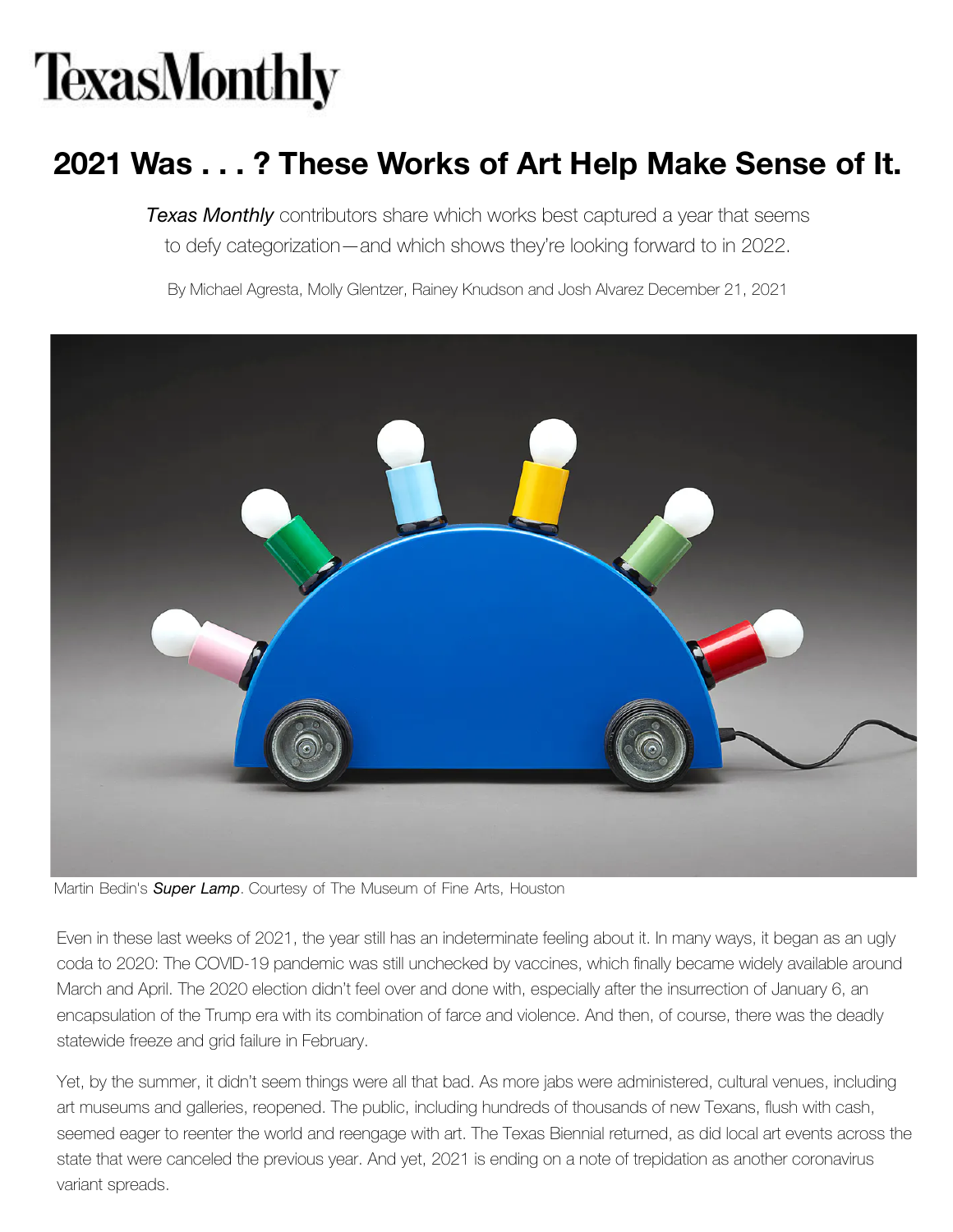So what to make of all this? What makes 2021 strange is that there doesn't seem to be a widely shared mood. There are plenty of valid reasons to feel optimistic, pessimistic, exuberant, exhausted, content, anxious, or some tangled combination of the above. By turning to art, perhaps we can help clarify, if only to ourselves, what 2021 was all about.

Below is a brief email conversation (lightly edited for clarity and length) among Texas Monthly contributors Michael Agresta, Molly Glentzer, and Rainey Knudson on works of art they felt captured something essential about the year, and on forthcoming 2022 shows they're excited to see. —Josh Alvarez, arts and entertainment editor

Michael Agresta: The one work I saw in 2021 that, for me, most poignantly evoked what we've all been going through was Anri Sala's Time No Longer video and sound installation in the Buffalo Bayou Park Cistern in Houston. I saw it in March, in what was still for most the pre-vaccine phase of the pandemic, at the end of a long, dark winter, especially for the older and more-at-risk. Sala's image of a phonograph floating in an abandoned space station, in the aftermath of some unspecified disaster, the stylus now and then connecting with the record to play a beautiful quartet piece by the composer Olivier Messiaen, just spoke to me emotionally. (The installation was meant in part as a tribute to African American astronaut and saxophonist Ronald McNair, who died in the Challenger explosion.)

At that point I had felt so isolated from friends, family outside my household, and community life, and the future felt so clouded. Sala just captured that feeling, and he used this amazing underground public space filled with water to such incredible effect. I was floored.

Of course, what the pandemic means has changed since then, and 2021 thankfully had other chapters with different moods. Still, what a knockout in terms of delivering a timely, complex work under very difficult circumstances.

Molly Glentzer: I agree with you, Michael. Time No Longer profoundly affected me when I saw it in March, and it has stayed with me all year. I hope to visit one more time; it has been extended through January 17, 2022. I don't know if visitors who walk in cold, without having read about the McNair background or the history of the abstracted Messiaen score, will understand all of the references. But that doesn't matter.

Sala's masterpiece also made me happy because it achieved the full potential of the cistern, which is a devilishly challenging environment. It's an immense space, equal to 1.5 football fields but interrupted by 221 concrete columns that rise from its watery floor. It has a seventeen-second echo, it's dark as all get-out, and visitors must follow a perimeter walkway. Previous installations by Magdalena Fernández (2017's Rain) and Carlos Cruz-Diez (2018's Spatial Chromointerference) were technically dazzling, but Time No Longer has a soul.

I very rarely experience what people call the sublime when looking at art, but it happened this summer in a place I least expected, within the Museum of Fine Arts, Houston's meditative and too-short-lived show "Olga de Amaral: To Weave a Rock." I was new to the work of Amaral, an 89-year-old Colombian textile artist known for her radical experiments with fibers (and other materials), color, and form. Think sculpture more than tapestries, or some hybrid of the two. Stillness 5, a hanging screen of black wool and horsehair, was the first stunner. Light bounced through and across it so that it appeared to ripple; I could have been watching a river flow. A large gallery of works covered in gold leaf felt as transcendent as a cathedral. For a while, I completely forgot the pandemic, and it was heavenly.

Rainey Knudson: I feel like I'm bringing a kazoo to y'all's symphony, because a work that struck me was Houston artist Emily Peacock's Funny Bone: I Don't Feel It 'Til It Hurts, which is a life-size cast of the artist's bent elbow that strongly resembles a butt.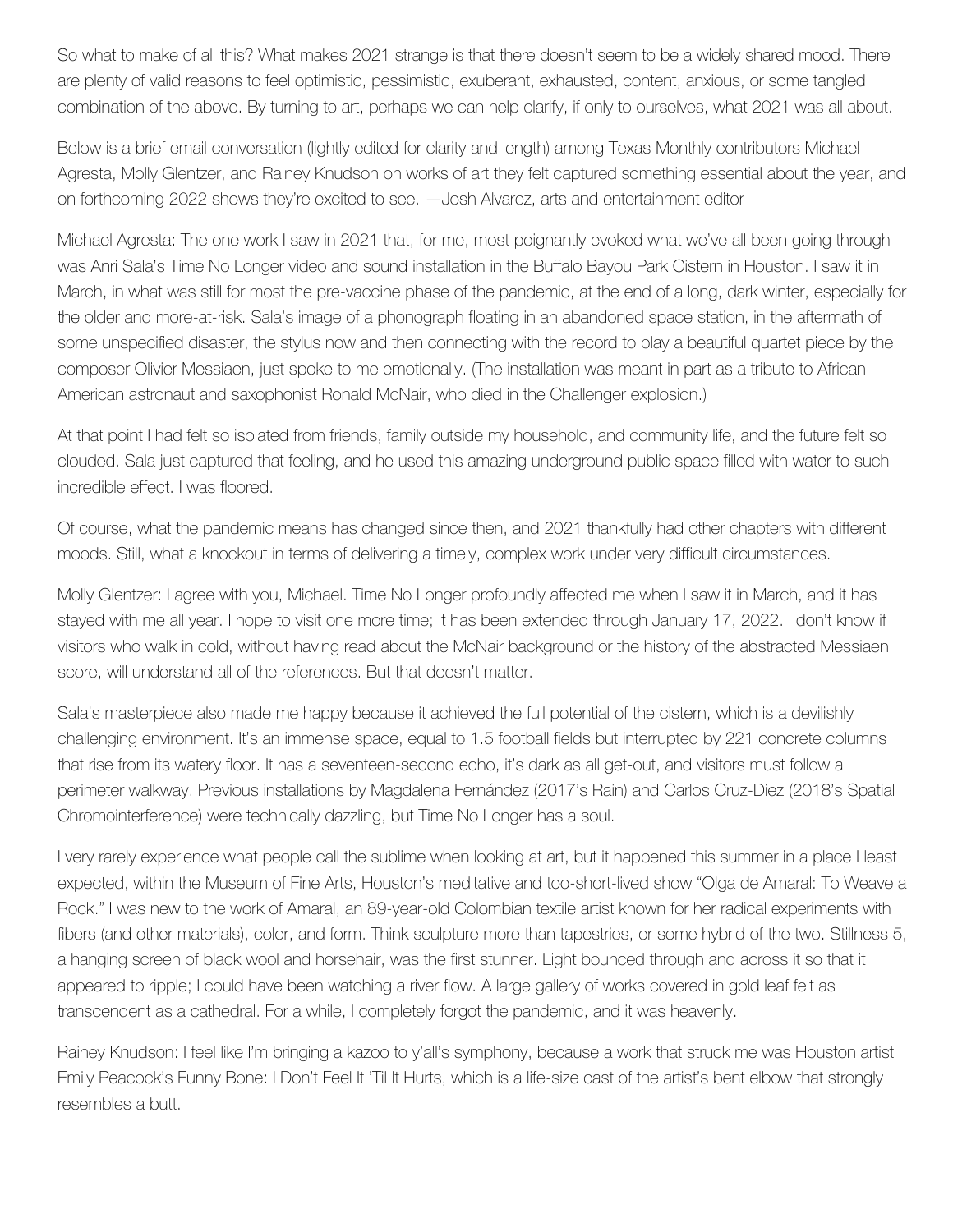I mention this piece for a few reasons: first, it's funny, and we are back in one of those dreary periods when art isn't allowed to be funny (or at least isn't rewarded for being so). Second, the implicit idiom of "not knowing your ass from your elbow" rings true—I feel like we are all part of the not knowing these days, and the artist seems to include herself in the carnival of ignorance. We're all going through this confusing time together, which is what this elegant little white sculpture says to me. Which leads me to the third reason: it's a remarkably beautiful piece. Funny, insightful, beautiful: an art trifecta that's hard to beat.

MG: LOL, Rainey! A kazoo band would be right on key for so much of what transpired across Texas this year in the realms of, oh, voting rights, women's rights, and the political polarization of public health. Gosh, we needed art escapes more than ever, funny or not.

A couple of the memorable exhibitions in Houston did have some levity going for them. At the MFAH, David Hockney's jaunty May Blossom on the Roman Road, one of the delirious canvases of "Hockney–Van Gogh: The Joy of Nature," was landscape as cartoon, with shadowy plants as bogeymen. At about the same time, I fell inexplicably in like with Martine Bedin's whimsical Super Lamp—a bright blue half circle with wheels and a "ray" of small bulbs atop multicolored cylinders. I first saw it in the MFAH's elegantly uplifting "Electrifying Design" show. The shape makes me think "Volkswagen bug as sun on the horizon."

And then, in a class by themselves over at the Menil Collection, came Niki de Saint Phalle's audaciously playful yet domineering Nana sculptures. (Anybody want to start a campaign to replace the Goddess of Liberty atop the state capitol with one of these ladies?)

Good humor also showed its face more slyly in places I didn't expect it. I'm talking more about sensory delights than laughs here—the charge you can get from immersing yourself in galleries full of works that just kind of hum with inventiveness. "The Dirty South" at the Contemporary Arts Museum Houston, an exhibition people will reference for years, has that. Yes, much of the show is thematically heavy-hitting, but it's also brilliantly paced, like a good album. And try not smiling at the outrageous outfit from a 2015 CeeLo Green performance on The X Factor—a coat and pants covered in a fur of pink, green, yellow, and white daisies. (Hockney, eat your heart out.)

MA: I don't think this pick counts as funny, but if we're talking about the most joyful, affirming art we saw in an otherwise frustrating year, my mind goes to Carlos Ramirez's Altar to a Dream public sculpture in downtown Dallas this spring. Ramirez is California-based, but his parents immigrated to the Rio Grande Valley as teenagers and spent years driving around Texas and nearby states as migrant farmworkers. Altar to a Dream is a painted, decorated 1951 Studebaker surrounded by memorabilia reminiscent of Ramirez's childhood years on the road. There are symbolic references to episodes of economic and racial oppression, but on the whole the piece gives off warm nostalgia and the sense of a family somehow making it through together, in tight quarters, with a lot of love, against all odds—which had obvious resonances for many of us in 2021. The piece also built on Houston's fun, goofy art car tradition in an interesting way, I thought.

I'm curious what we're all excited about for 2022. Any exciting developments on the Texas art horizon from where y'all stand? My answer to that is perhaps a small thing, but I thought it was very cool that I got to attend an absolutely topnotch art exhibition in Waco this October. The show, featuring paintings by reclusive mailman/genius painter Kermit Oliver, has been extended through Jan 22, 2022 at Art Center Waco. A lot of Texas cities are booming right now, not just the biggest ones, so it's fun to see a town like Waco start to put itself on the map, artwise.